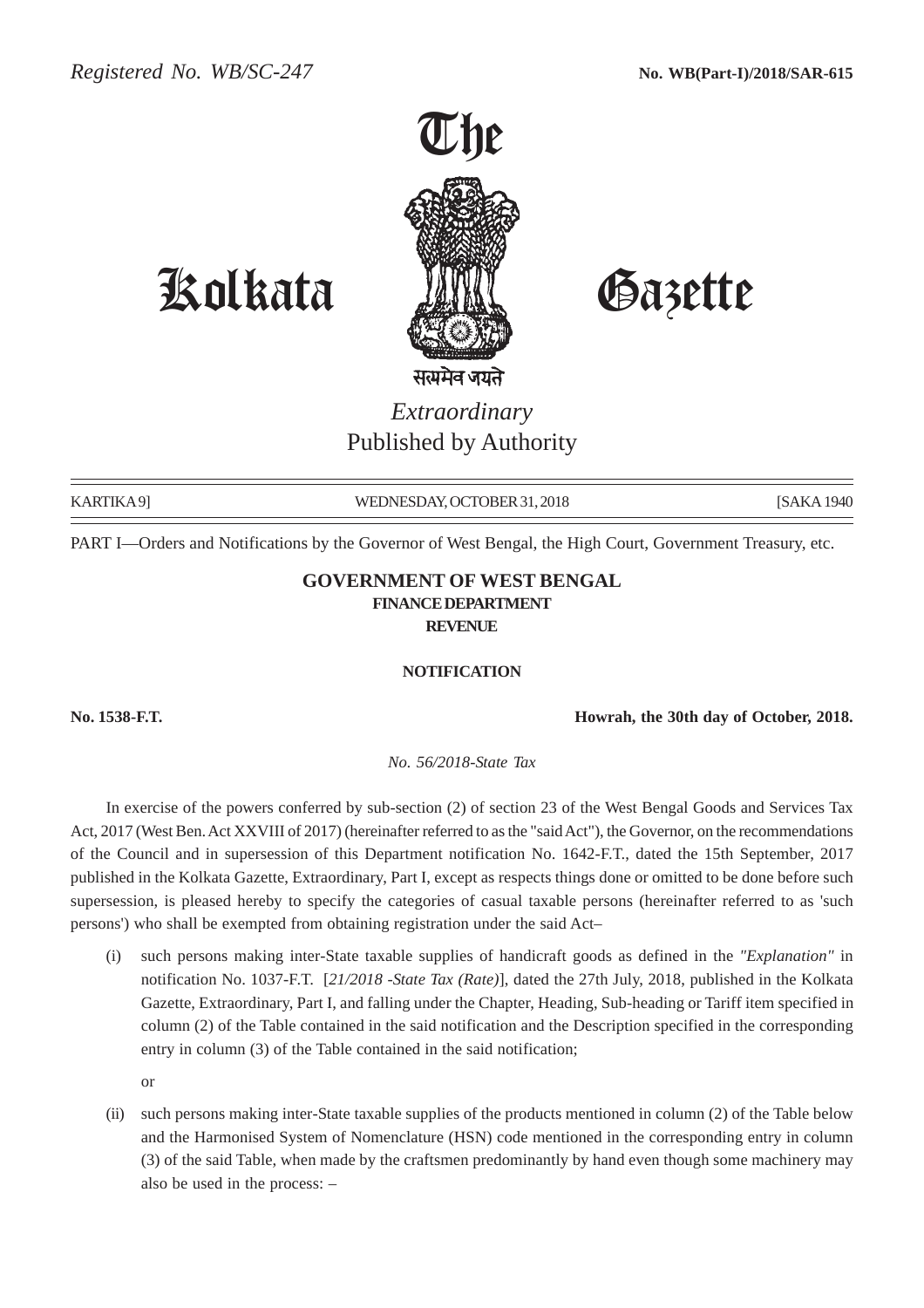| 31,2018 | [PART] |
|---------|--------|
|         |        |

| <b>Table</b> |                                                                                                                          |                                       |  |
|--------------|--------------------------------------------------------------------------------------------------------------------------|---------------------------------------|--|
| Sl.<br>No.   | <b>Products</b>                                                                                                          | <b>HSN</b> Code                       |  |
| (1)          | (2)                                                                                                                      | (3)                                   |  |
| 1.           | Leather articles (including bags, purses, saddlery, harness, garments)                                                   | 4201, 4202, 4203                      |  |
| 2.           | Carved wood products (including boxes, inlay work, cases, casks)                                                         | 4415, 4416                            |  |
| 3.           | Carved wood products (including table and kitchenware)                                                                   | 4419                                  |  |
| 4.           | Carved wood products                                                                                                     | 4420                                  |  |
| 5.           | Wood turning and lacquer ware                                                                                            | 4421                                  |  |
| 6.           | Bamboo products [decorative and utility items]                                                                           | 46                                    |  |
| 7.           | Grass, leaf and reed and fibre products, mats, pouches, wallets                                                          | 4601, 4602                            |  |
| 8.           | Paper mache articles                                                                                                     | 4823                                  |  |
| 9.           | Textile (handloom products)                                                                                              | including 50, 58, 62, 63              |  |
| 10.          | Textiles hand printing                                                                                                   | 50, 52, 54                            |  |
| 11.          | Zari thread                                                                                                              | 5605                                  |  |
| 12.          | Carpet, rugs and durries                                                                                                 | 57                                    |  |
| 13.          | Textiles hand embroidery                                                                                                 | 58                                    |  |
| 14.          | Theatre costumes                                                                                                         | 61, 62, 63                            |  |
| 15.          | Coir products (including mats, mattresses)                                                                               | 5705, 9404                            |  |
| 16.          | Leather footwear                                                                                                         | 6403, 6405                            |  |
| 17.          | Carved stone products (including statues, statuettes, figures of animals,<br>writing sets, ashtray, candle stand)        | 6802                                  |  |
| 18.          | Stones inlay work                                                                                                        | 68                                    |  |
| 19.          | Pottery and clay products, including terracotta                                                                          | 6901, 6909, 6911, 6912,<br>6913, 6914 |  |
| 20.          | Metal table and kitchen ware (copper, brass ware)                                                                        | 7418                                  |  |
| 21.          | Metal statues, images/statues vases, urns and crosses of the type used<br>for decoration of metals of Chapters 73 and 74 | 8306                                  |  |
| 22.          | Metal bidriware                                                                                                          | 8306                                  |  |
| 23.          | <b>Musical instruments</b>                                                                                               | 92                                    |  |
| 24.          | Horn and bone products                                                                                                   | 96                                    |  |
| 25.          | Conch shell crafts                                                                                                       | 96                                    |  |
| 26.          | Bamboo furniture, cane/Rattan furniture                                                                                  | 94                                    |  |
| 27.          | Dolls and toys                                                                                                           | 9503                                  |  |
| 28.          | Folk paintings, madhubani, patchitra, Rajasthani miniature                                                               | 97                                    |  |